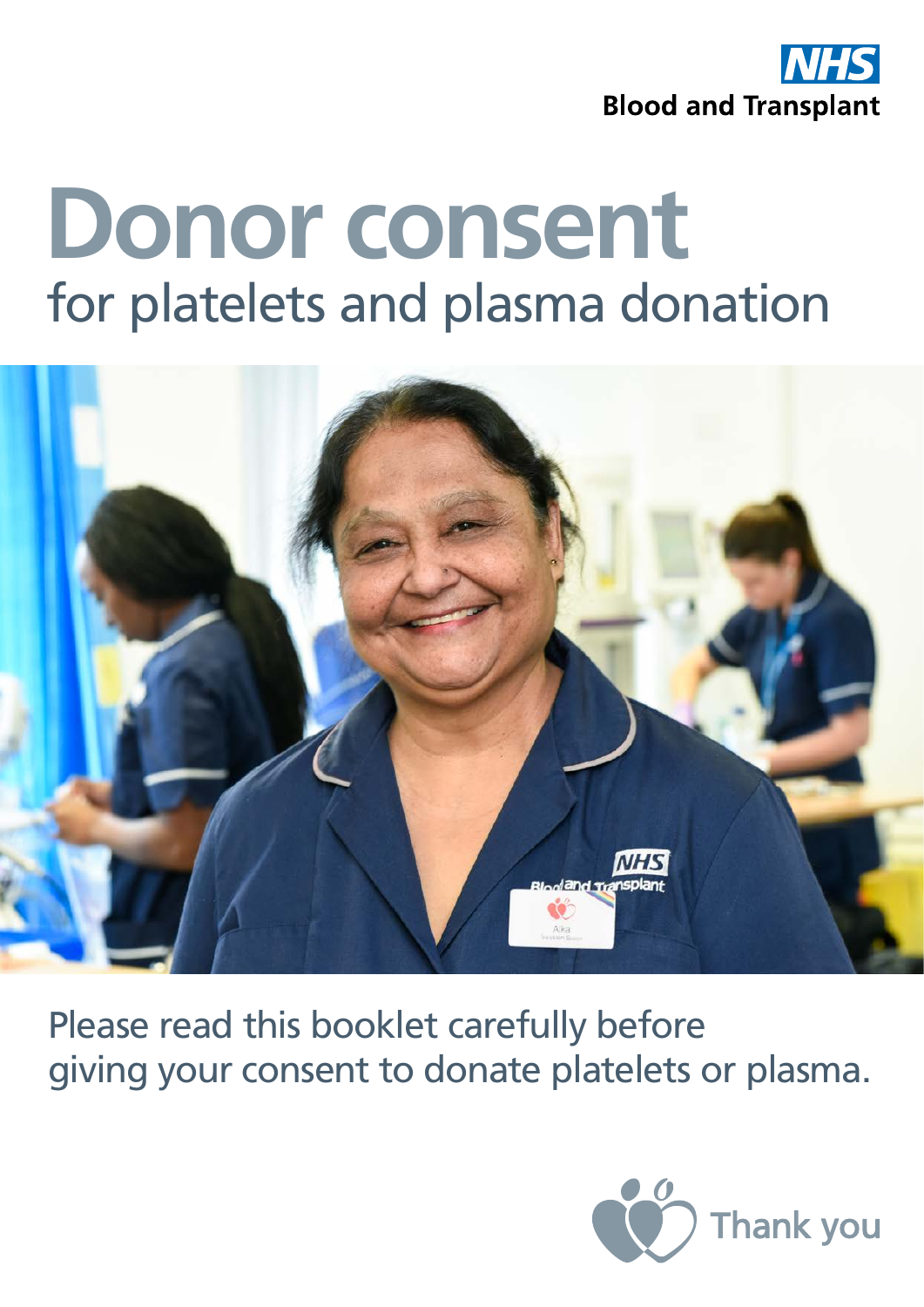

### **Giving platelets and plasma helps save and improve lives**

**Our expert team are on hand to look after you and make sure your donation is as safe as possible.** 

Like any clinical procedure, giving platelets and plasma is not without some risks and specific reasons some people why should not donate. It is important you understand these before you make a decision. This is called 'informed consent'. We have produced this booklet to give you all the information you need to make the right decision for you.

If you have any questions, or difficulties reading or understanding this information, our nursing team can help. If you want more time to consider donating and possibly rebook, you can leave and contact us on **0300 123 23 23**, or visit **www.blood.co.uk** to find out more.

### **Donation safety check**

Each time you donate, you are asked to fill in a 'Donation safety check' which asks about your medical, lifestyle and travel history. You will then have a confidential health screening interview. This is to ensure you are well enough to donate and that it is safe to give your platelets or plasma to a patient. We will conduct the interview in private to help you answer fully and honestly.

If you are not able to donate today, we will explain the reasons. If appropriate, we will tell you when you can return, and give you another appointment date. We may ask for your permission to contact your doctor for further information if required.

To ensure the health, wellbeing and safety of both our donors and patients, we test every donation for infections. When you donate, we will confirm your blood group and test your donation for HIV, hepatitis B, hepatitis C, hepatitis E and syphilis. If an infection is found, we will be in touch to offer you advice and support about what to do next. At your first donation you will also be tested for HTLV.

### **We hope you have a great donation experience.**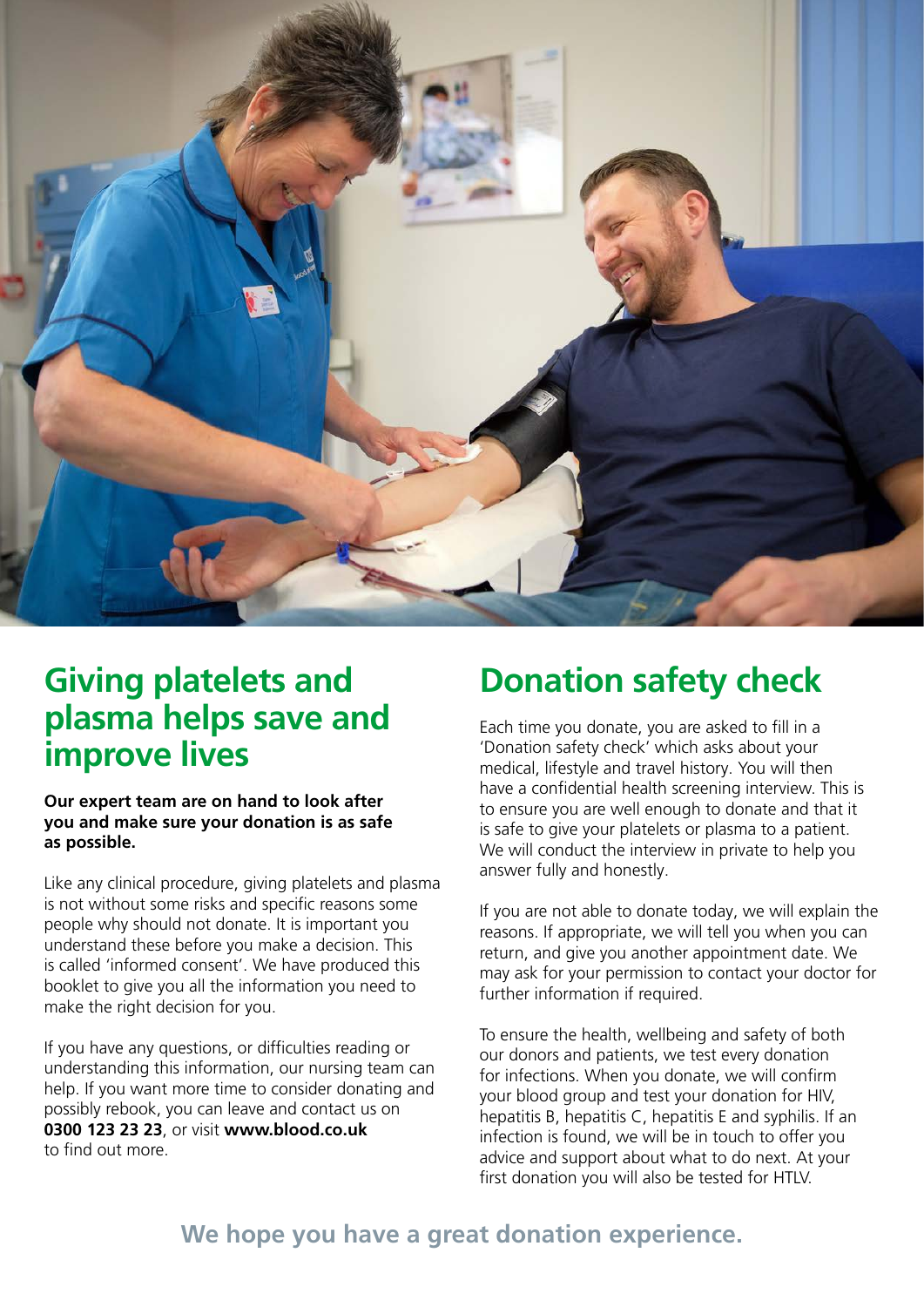### **Reasons you may not be able to donate**

You must NOT give platelets or plasma for at least 3 months

We at NHS Blood and Transplant make no judgement about people's choices or history. We are however required by law to not accept platelets or plasma donations where the following conditions apply.

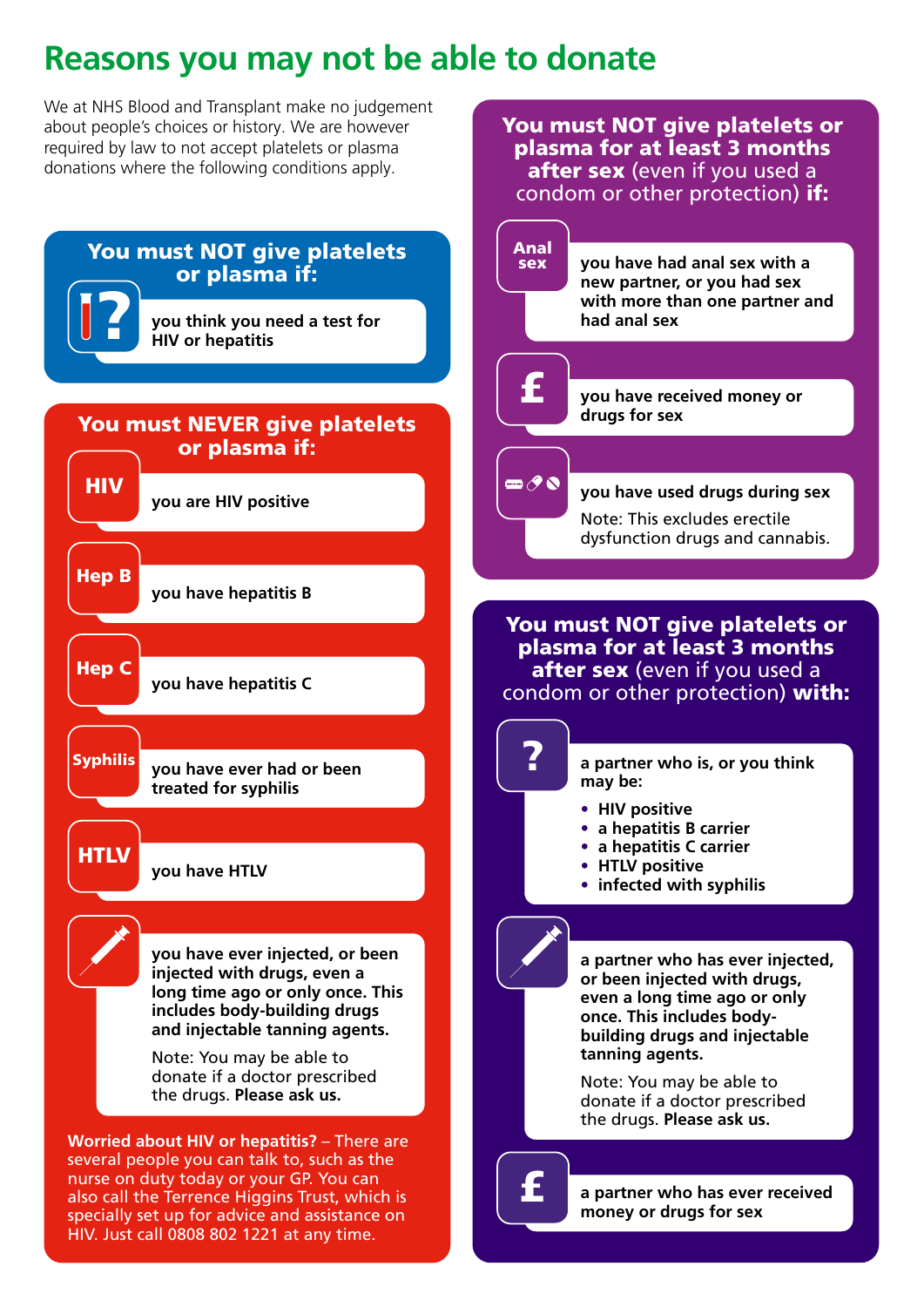### **Understanding the risks of donating platelets and plasma**

With our many years expertise in managing donations, and the continuous improvements we make in clinical care, donating platelets or plasma is as safe as it can be. Although most people experience either no symptoms or very minor symptoms when they donate, it's important to us that you understand how you might be affected.

#### **If you experience any side effects or feel unwell you should tell our staff immediately, or seek advice from the NHS Blood and Transplant helpline on 0300 123 23 23. Alternatively, you can call NHS 111.**

To help you give informed consent to donate, we'd like to explain the risks and possible side effects. Not all side effects occur immediately, but it is possible you may experience them afterwards, so it is important to be aware of and follow the pre and post donation instructions we give you.



#### Feeling faint or dizzy

Sometimes you may feel faint whilst donating, or actually faint, which is why we ensure you have time to rest. Occasionally, people can sustain an injury if they faint. It is important that you have had your normal diet before you give your donation and have had plenty of fluids to drink. After donation you should drink plenty of non-alcoholic fluids. Avoid strenuous exercise and heat, such as saunas and hot baths.



#### Arm pain or bruising

It's fairly common to experience some discomfort in your arm following donation. Minor bruising of the arm is common. This is usually harmless and will fade within a few days. To help stop bruising, you should avoid heavy lifting or manual work with your donation arm for at least twelve hours after donation. A cold pack can also help reduce bruising.



**Fe** 

#### Complications relating to needle insertion

It's not common, however, there are risks with a needle insertion. These could include inflammation of your arm, scarring, tendon injury, temporary or permanent nerve injury or arterial puncture. Our expert staff are trained to keep you safe, and to give immediate treatment if needed.

#### Iron deficiency

When you donate blood components, you could lose up to 200-250mg of iron. In general, your body replaces that loss at the rate of only 1-2 mg per day (through a well-balanced diet). However, this varies and is dependent on your iron levels before donating, whether you are taking any iron supplements, and whether your diet contains enough iron. Some donors are more at risk of iron deficiency than others. They include younger donors, women of childbearing age and frequent donors. Iron deficiency symptoms can include tiredness and lack of energy, shortness of breath, noticeable heartbeats (heart palpitations) and pale skin. We check your haemoglobin levels before you donate.



#### Allergic reactions

Some donors may experience an allergy to the dressing we use, or the chlorhexidine used to sterilise your arm. Most allergic reactions are mild, causing sneezing, a runny or blocked nose, red, itchy, watery eyes, wheezing and coughing, tingling and swelling of lips and tongue, a red, itchy rash, or worsening of asthma or eczema symptoms. Very occasionally a severe and potentially life-threatening reaction called anaphylaxis or anaphylactic shock could occur.



#### Deep vein thrombosis (DVT)

A DVT (blood clot) in the arm is a known complication with platelet and plasma donation. This is more likely for donors over the age of 60, who are overweight, smoke, had a previous blood clot or DVT, are taking the contraceptive pill or hormone replacement therapy (HRT), have cancer or heart failure.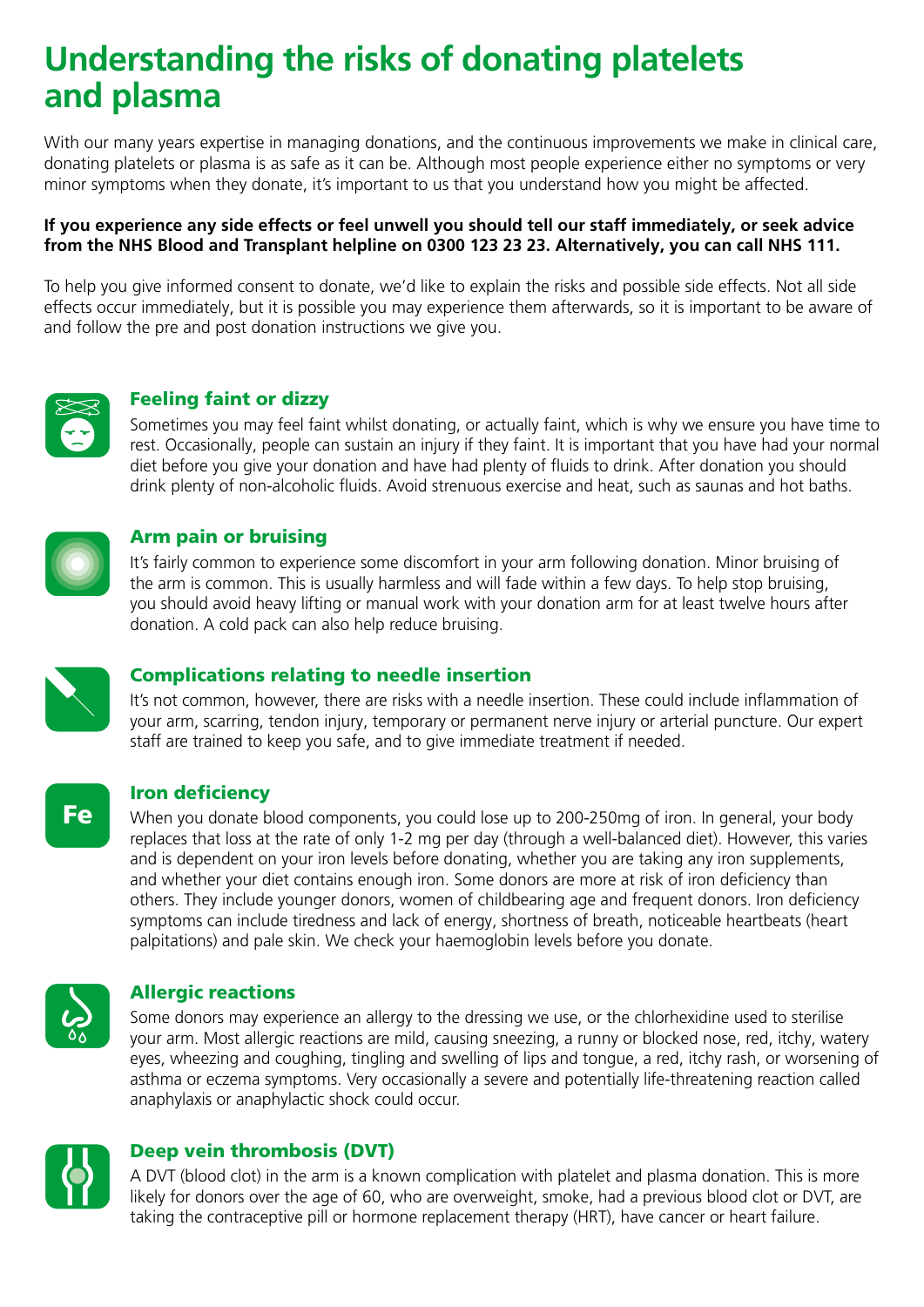#### Extremely rare complications

Complications resulting in a heart attack or stroke which can be life-threatening have been reported. These are extremely uncommon and in the last ten years there have been no incidences as a direct consequence of donating platelets or plasma in England.



#### Anticoagulant side effects

An anticoagulant is a solution used to stop blood clotting and more commonly known as blood thinners. An anticoagulant is used throughout the component donation process to stop your blood clotting within the machine. The anticoagulant used is a citrate-based anticoagulant known as sodium citrate or acid, citrate and dextrose solution (ACD-A). During the donation a small amount of anticoagulant is returned in your blood which may cause a lowering of the levels of calcium and magnesium in your blood. This can cause minor reactions with symptoms including tingling, vibration, restlessness, chilling and altered taste. It is important that you tell us if you experience any of these symptoms as we can manage this for you. Long term side effects of anticoagulant can include osteopenia, a reduction in bone density, but this is very rare.



#### Chilling

You may experience this during the first few cycles of the donation flow. As the blood leaves the body to be processed in the donation machine it will start to cool. This reduction in temperature may be noticed when the blood is returned, in the form of chilling or shivering.



#### Protein loss

Plasma contains over 700 proteins and other substances which are essential for blood clotting, fighting infection and making sure fluid doesn't leak out of your blood vessels. During a plasma donation your protein levels will drop but this should not cause you harm. The main symptom of low blood protein levels is swelling (especially in the legs). We test your protein levels annually or after every eight donations to minimise the risk of any harm occurring as a result of the drop in the protein levels.



#### Lipaemia

Occasionally we need to stop component collection middonation due to a high concentration of fat in the blood, known as lipaemia, which can cause the donation to appear 'milky'. It can be caused or made worse by consuming a highfat meal before you donate or by a high cholesterol level.



#### Haemolysis and air embolism

Haemolysis is the breakdown of red blood cells and this can occur in the machine though it is extremely rare. It is possible that air may enter your blood stream but, with enhanced safety protocols, this too is rare.

#### Fairly common (1 in 10 - 1 in 100)

**Feeling faint Bruising**

#### Uncommon (1 in 100 - 1 in 1,000)

**Fainting Arm pain Re-bleeding Local inflammation**

Rare (1 in 1,000 - 1 in 10,000)

> **Nerve injury Nerve irritation Arterial puncture**

#### Very rare (1 in 10,000 - 1 in 100,000)

**Allergic reaction Tendon injury**

Extremely rare

**Deep vein thrombosis (DVT) Anaphylaxis Thrombophlebitis AV fistula Compartment syndrome Other cardiovascular events**

Data from NHSBT Clinical Statistics team. 2019/20 Total donor attendance: 1,401,185.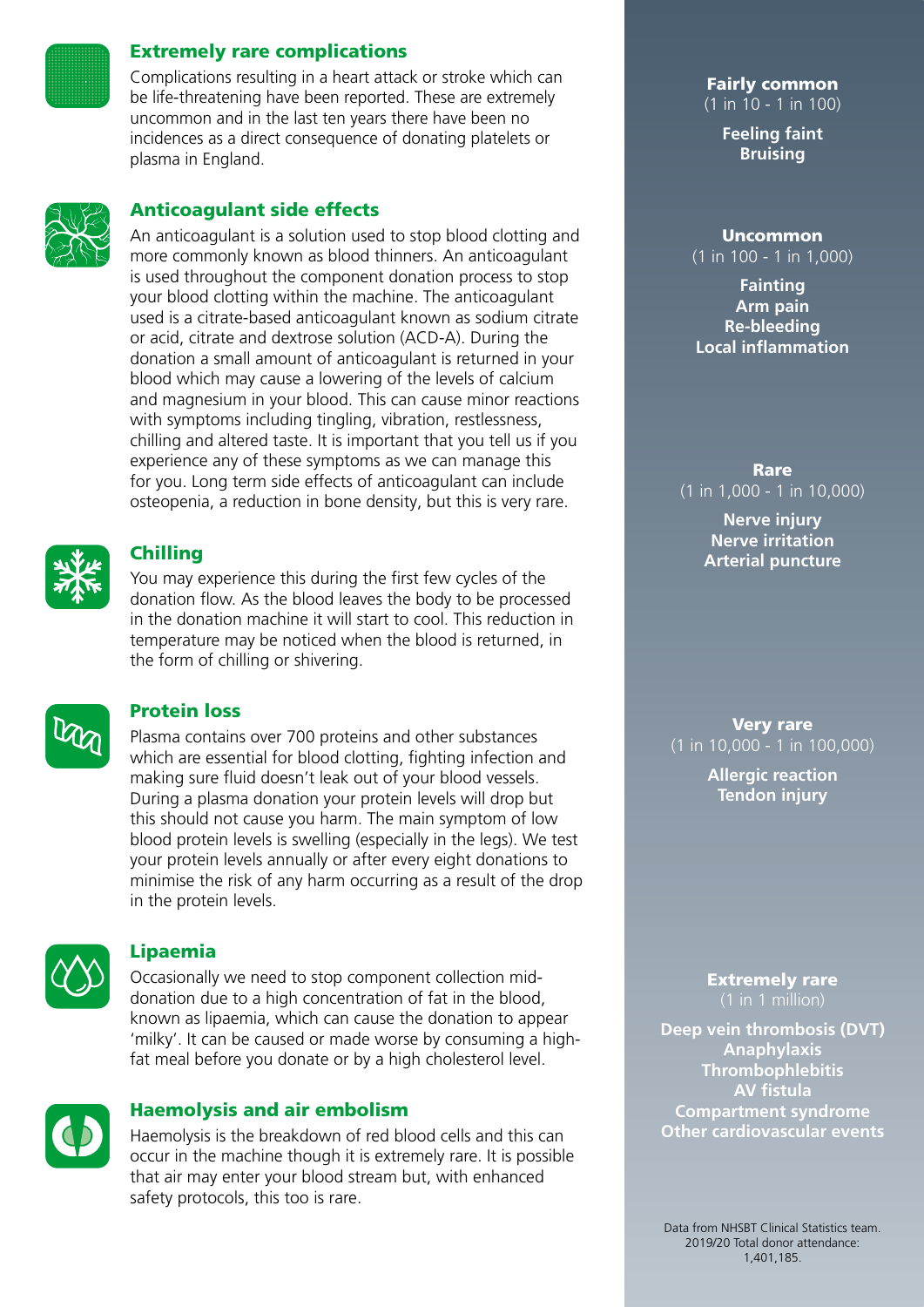### **Additional things to consider with platelet and plasma donation**

When donating platelets, we test both your platelet count and for any bacterial infections. Due to the sensitivity of the test, we may need to take a secondary test, and if confirmed positive this may prevent you from donating. For plasma donations we will be testing your protein levels at your first donation and then every 8 donations or once a year whichever is sooner, to ensure your donation can be used. Our team will contact you to advise in more detail, if your results are outside of a normal range, what this means for you and your donation.

## **Definitions**

#### **Platelets**

Platelets are tiny blood cells that help your body form clots to stop bleeding. If one of your blood vessels gets damaged, it sends out signals to the platelets. The platelets then rush to the site of damage and form a plug (clot) to fix the damage. Most platelet donations are given to patients who are unable to make enough platelets in their bone marrow. For example, patients with leukaemia or other cancers may have too few platelets as the result of their disease or treatment.

#### **Fresh frozen plasma**

Fresh frozen plasma (FFP) contains clotting factors and is usually given alongside red cells and platelets to help stop critical bleeding when patients have lost a large amount of blood or have problems with the way their blood is clotting.

#### **Plasma for medicine**

Plasma for medicine (PFM) is where we work with manufacturers to create lifesaving medicines by separating proteins from the whole blood. These medicines will be used to treat patients who have infections (immunoglobulins) and bleeding (clotting factors and albumin). We can collect this from all the whole blood, platelets, and plasma donations. NHS Blood and Transplant is a non-profit organisation and part of the NHS. Any income generated is used to improve services for patients in the wider NHS.

If we stop the donation process early, some of your red cells may remain in the machine. This will not affect your health; however, it will mean you must wait four weeks before your next donation to ensure there is no harmful effect on your haemoglobin (iron) levels.

### **How we use your platelets or plasma to save and improve lives**

In some cases, we are unable to use your donation for direct transfusion to patients. This may be for a number of reasons including test results, processing issues or information we receive after donation.

As part of our commitment to a high-quality service, we sometimes use donations for laboratory work, education, training, research and development, which may include DNA studies and export. Donations may also be used in the preparation of healthcare related medicinal products, within NHSBT or by other organisations which could be outside the UK. These are essential for effective patient care. If we use your donation for any of these purposes, we will ensure that:

- ethical approval is obtained where appropriate
- there are no implications for your health or welfare
- you cannot be identified; this includes any work involving DNA studies
- any income generated is used for the benefit of NHSBT and the wider NHS. NHSBT is a non-profit organisation
- no DNA analysis is performed that may identify you without your specific/explicit consent (which will be in addition to this leaflet and discussed with you separately)

To ensure the platelets and plasma collected is safe for patients and the donation process is safe for donors, there are several conditions, complications and test results that could result in either a temporary or permanent withdrawal from platelet or plasma donation. We follow the guidance set out by JPAC (Joint United Kingdom (UK) Blood Transfusion and Tissue Transplantation Services Professional Advisory Committee) when deciding whether you can continue donating. If there are any concerns a member of our Clinical Support Team will contact you to discuss the issue further, giving you the opportunity to ask any questions that you may have. We have to adhere to this guidance to ensure the safety of platelets and plasma supply.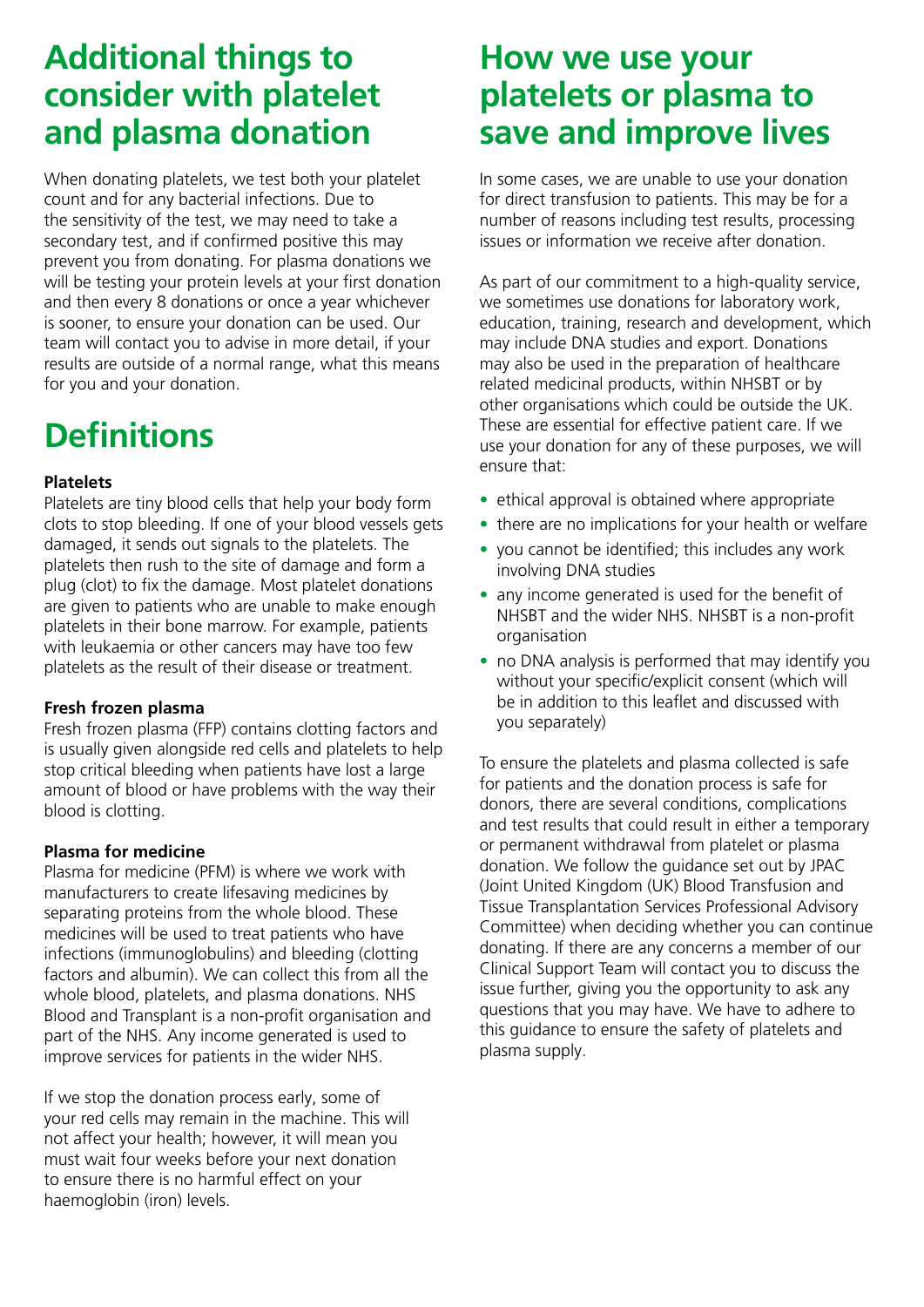### **How we use your data and protect your privacy**

We keep records on donors, their donations and test results, for a minimum of 30 years. Some records will be held permanently. We are required to keep this information to ensure the traceability of donations. We cannot delete some of this information, even at your request. We use this information:

- to communicate with you, including sending session invitations or information about other donation matters
- to ensure the safety of all donors and patients, and the traceability of donations
- for clinical audit to assess and improve our service
- for research, to improve our knowledge about the donor population and the possible health effects of platelet and plasma donation - this may include linkage of your information to your other NHS records
- for management and administration

To stay in touch, we may compare details with central NHS records or those of other data processors. We are committed to protecting your confidentiality and to meeting our responsibilities under the Data Protection Act 2018, which constitutes the UK implementation of the General Data Protection Regulation (GDPR).

For more information on GDPR or to get free. independent advice on your privacy rights, visit the Information Commissioners Office website at www.ico.org.uk or contact our customer services team on 0300 123 23 23 or by email customer.services@nhsbt.nhs.uk.

More information on how we use data is available on our privacy notice which can be found at www.blood.co.uk.

### **Giving consent to donate**

#### **In reading this leaflet and signing the form at the time of donation I am giving my consent to donation and the following:**

- **1.** I have read and understood the additional information provided to me today about giving platelets or plasma. I understand the donation process and the risks outlined in the consent information. I understand that despite mitigating measures, some of these risks may still occur. I have had the opportunity to ask questions and these have been answered to my satisfaction.
- **2.** I agree that my donation will be tested for the infections listed above and that there may be additional tests on my platelets or plasma done either because of information I have provided (eg travel history) or to meet the special needs of certain patients (eg babies). I understand that a sample of my platelets or plasma will be kept for three years and in certain situations NHSBT may test my platelets or plasma again in the future if a new test comes along. I understand that if my donation gives a positive result for any of the microbiological tests, I will be contacted, and the results will be discussed with me.
- **3.** I give my platelets or plasma to NHS Blood and Transplant to be used for the benefit of patients. I understand that this will be for direct transfusion and if not suitable used to make products used for the diagnosis, prevention and treatment of disease or for laboratory work, education, training, research and development purposes.
- **4.** I understand that there are several reasons, either due to test results or any significant complication, when I will not be able to continue donating platelets or plasma. I will be informed by NHSBT and will be able to discuss this if I wish.
- **5.** I understand that my information and any test results will be kept on record for a minimum of 30 years to ensure the safety of patients and the traceability of donations. This is in accordance with the Data Protection Act 2018, the Blood Safety Quality Regulations 2005 and the General Data Protection Regulation (GDPR).
- **6.** I understand that failing to answer any question as fully as possible and to the best of my knowledge, could lead to possible harm to me as a donor and/or an unsafe donation which could potentially cause patient harm or death.